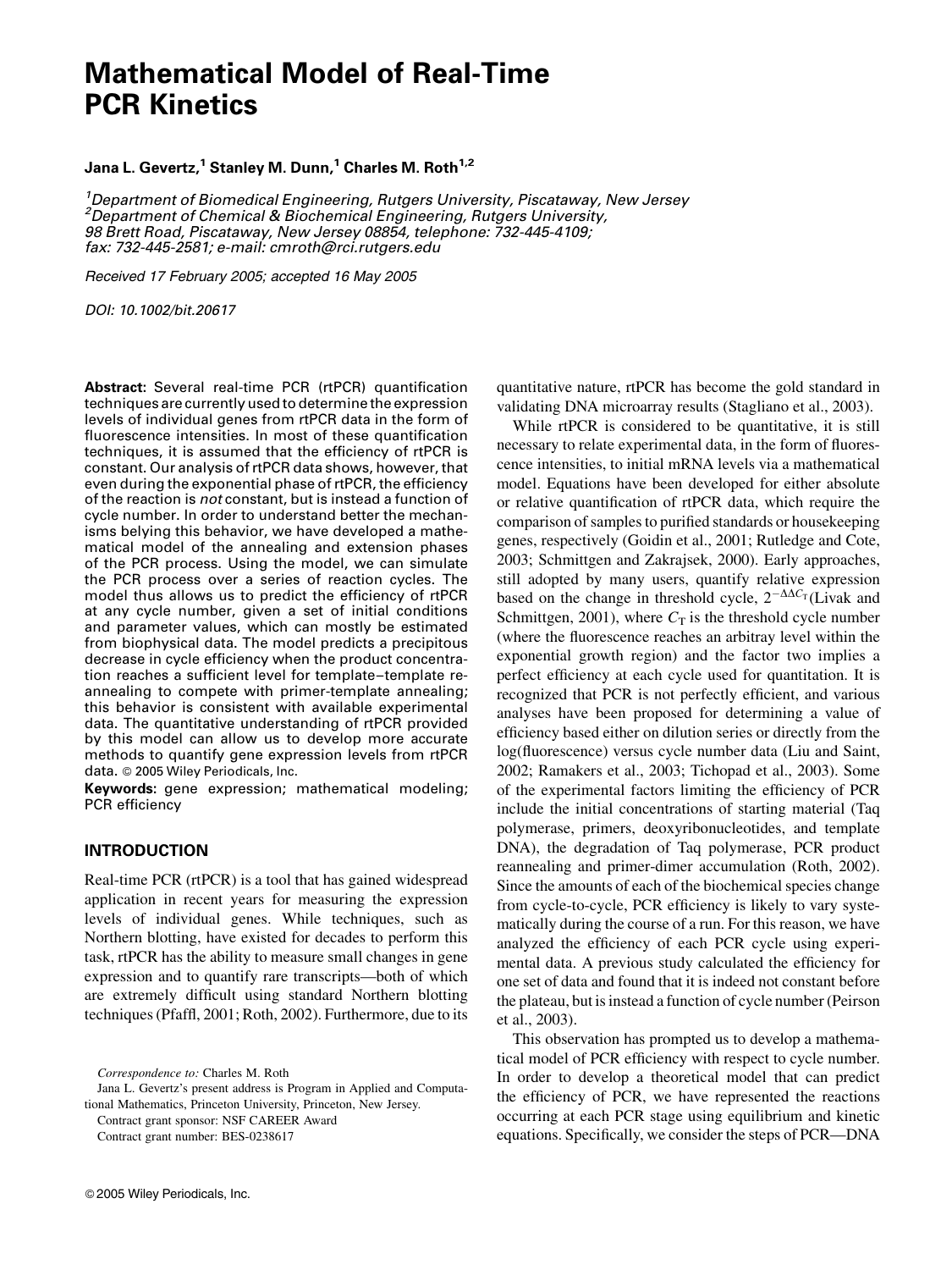denaturation, primer annealing, and DNA extension. In particular, we focus mostly on the annealing step and address the extent to which equilibrium is reached during the annealing phase of PCR. From the thermodynamics and kinetics of the PCR reactions, we can simulate the PCR process and calculate the efficiency as a function of cycle number. We propose that such a model will be useful in establishing guidelines for the optimization of PCR protocols as well as selecting among the various quantitation techniques available to estimate expression levels from fluorescence output.

## METHODS

#### Analysis of rtPCR Data

Real-time PCR exploits the PCR process in order to quantify gene expression in samples from cells or tissues. After extraction of sample RNA, the first step in rtPCR is the reverse transcription of the target mRNA. In theory, the resulting cDNA concentration should be equal to the concentration of target mRNA. In practice, however, the resulting concentration of cDNA,  $[DNA]_0$ , is less than the initial concentration of mRNA,  $[RNA]_0$ . That is,

$$
[DNA]_0 = [RNA]_0 * \varepsilon_{RT} \tag{1}
$$

where  $\varepsilon_{RT}$  is the efficiency of the reverse transcription step. It has been reported that  $\varepsilon_{RT}$  may vary between 5% and 90% (Freeman et al., 1999); however, with application of a consistent protocol the error in a particular experimental system should be considerably less.

For the subsequent PCR amplification, however, small changes in efficiency will propagate. In the idealized case, after each PCR cycle the amount of target DNA present will double, and the total concentration of DNA present after any cycle  $n$  would be given by,

$$
[DNA]_n = [DNA]_0 \times 2^n \tag{2}
$$

where  $[DNA]_0$  is the initial concentration of DNA. This theoretical concentration is rarely achieved, however, at all but the earliest cycles of PCR (Roth, 2002). As a result, many analyses of rtPCR account for the imperfect efficiency,  $\varepsilon$ , of the PCR reaction, as,

$$
[DNA]_n = [DNA]_0 * (1 + \varepsilon)^n \tag{3}
$$

The efficiency is assumed to be constant for each PCR cycle, but it is applied only in the region before a plateau is reached (Liu and Saint, 2002; Tichopad et al., 2003).

In rtPCR, the accumulation of PCR products is monitored at the end of each cycle by fluorescence detection. Ideally, after subtracting out background fluorescence, the level of fluorescence at the end of a PCR cycle  $(F_n)$  is directly proportional to the concentration of product at that cycle, that is,

$$
F_n = \alpha * [DNA]_n = \alpha * [DNA]_0 * (1 + \varepsilon)^n \tag{4}
$$

where  $\alpha$  is a proportionality constant. Use of this method to accurately determine  $[DNA]_0$  (and hence gene expression levels) from fluorescence intensities requires a value of the constant  $\varepsilon$ . This can be determined by a fit to the fluorescence versus cycle number data, usually in a log-linear form,

$$
\log(\mathbf{F}_n) = \log[\alpha[\text{DNA}]_0] + n\log(1+\varepsilon)
$$
 (5)

This assumes an efficiency that is not a function of cycle number.

#### Relating DNA Levels and Fluorescence Levels

In general, each cycle of PCR can have a unique efficiency value, which we will define as  $\varepsilon_{\text{PCR}}^{(n)}$ . The efficiency can be evaluated directly from background subtracted fluorescence vs. cycle number data, that is,

$$
\varepsilon_{\text{PCR}}^{(n)} = \frac{F_n}{F_{n-1}} - 1\tag{6}
$$

If the efficiency of PCR is not constant, we can account for the varying efficiencies explicitly at each cycle,

$$
F_n = \alpha \left[ \text{DNA} \right]_0 \prod_{i=1}^n \left( 1 + \varepsilon_{\text{PCR}}^{(i)} \right) \tag{7}
$$

where  $\varepsilon_{\text{PCR}}^{(i)}$  is the efficiency of the *i*th PCR cycle.

#### Experimental Methods

Several rtPCR experiments were performed using 18S cDNA at varying starting concentrations as described previously (Roth, 2002). After subtracting off background fluorescence, Equation (6) was used to determine  $\varepsilon_{PCR}^{(n)}$  for each PCR cycle performed.

## Model Development

In an effort to determine the efficiency of PCR at each cycle  $n$ , the process of PCR was broken down into three steps: doublestranded (ds) DNA denaturation, primer annealing, and DNA extension (Fig. 1). By determining the efficiency of each stage of PCR, we will, in turn, have a model for  $\varepsilon_{\text{PCR}}^{(n)}$ .

## Step 1: DNA Denaturation

Experimentation has shown that when dsDNA is subjected to temperatures ranging from  $94-97^{\circ}$ C (the typical range for the denaturing temperature) for five or more seconds, it is completely denatured. Thus, we assume that the efficiency of denaturation at each cycle  $n$  is unity,

$$
\varepsilon_{\text{den}}^{(n)} = 1\tag{8}
$$

## Step 2: Primer Annealing

After the dsDNA is denatured, two complementary template strands of DNA, which we will denote  $T_1$  and  $T_2$ , are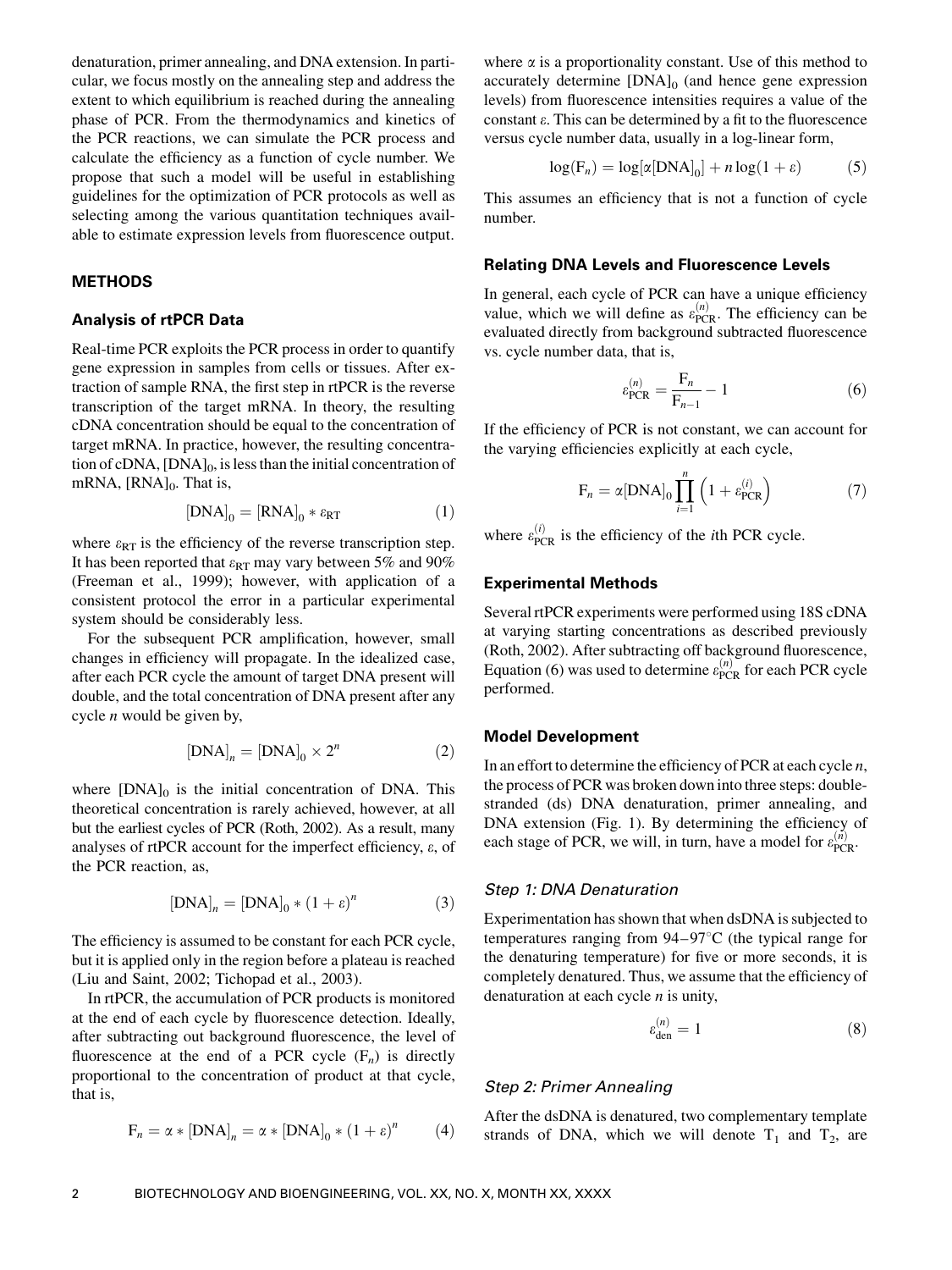

Figure 1. a: Temperature cycling in PCR; (b) flow of species in model of rtPCR.

produced. Once the temperature is cooled to the annealing temperature, a strand-specific primer,  $P_1$  will anneal to  $T_1$  to form a hybrid (H<sub>1</sub>), and likewise  $P_2$  and  $T_2$  will anneal to form a hybrid  $(H<sub>2</sub>)$ . These two reactions can be represented by the chemical equations,

$$
P_1 + T_1 \rightleftharpoons H_1 \tag{R1}
$$

$$
P_2 + T_2 \rightleftharpoons H_2 \tag{R2}
$$

Simultaneously, other reactions can occur during the annealing stage of PCR. The template strands,  $T_1$  and  $T_2$ , are complementary and can re-anneal upon contact, forming a template hybrid (U),

$$
T_1 + T_2 \rightleftharpoons U \tag{R3}
$$

Furthermore, depending on primer design, primer-dimers (D) can form as well.

$$
P_1 + P_2 \rightleftharpoons D \tag{R4}
$$

Hence, at least four reactions can occur simultaneously during the primer annealing stage. These reactions were modeled using both equilibrium and kinetic descriptions of the reactions.

#### Step 2A: Equilibrium Model

In order to track the total concentration of all products performing active roles during the annealing stage of PCR, a mass balance is performed on each of the primers and templates. This procedure results in the following four equations:

$$
[P_1]_T = [P_1] + [H_1] + [D]
$$
 (9)

$$
[P_2]_T = [P_2] + [H_2] + [D]
$$
 (10)

$$
[T_1]_T = [T_1] + [H_1] + [U] \tag{11}
$$

$$
[T_2]_T = [T_2] + [H_2] + [U] \tag{12}
$$

where  $[X]_T$  denotes the total concentration of species X.

Here, each of the reactions  $(R1)$ – $(R4)$  is assumed to proceed to equilibrium. For each reaction, the ratio of reactant to product concentrations is fixed and equal to the equilibrium constant (written for dissociation of each hybrid),

$$
K_{\mathbf{H}_1} = \frac{[\mathbf{P}_1][\mathbf{T}_1]}{[\mathbf{H}_1]}
$$
(13)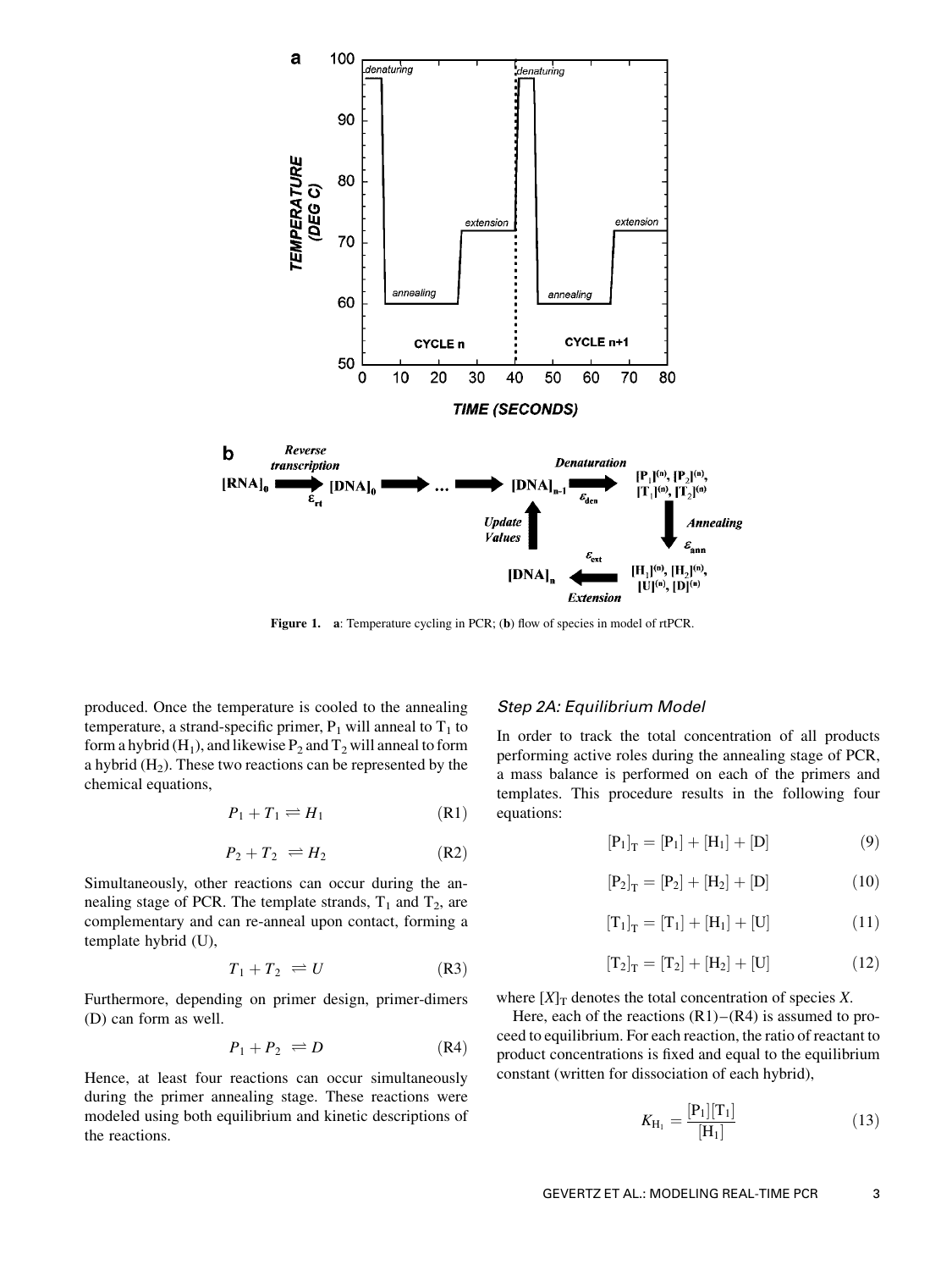$$
K_{\mathrm{H}_2} = \frac{[\mathrm{P}_2][\mathrm{T}_2]}{[\mathrm{H}_2]} \tag{14}
$$

$$
K_{\rm U} = \frac{[\rm T_{1}][\rm T_{2}]}{[\rm U]}
$$
 (15)

$$
K_{\mathcal{D}} = \frac{[\mathcal{P}_1][\mathcal{P}_2]}{[\mathcal{D}]}
$$
 (16)

However, the value of  $K_U$  would be extremely low (on the order of  $10^{-90}$  M at 55°C for a template of length 150 bp), due to the accumulation of free energy along the length of the template–template duplex. As a result, incorporation of template–template binding in an equilibrium model would dominate over primer-template binding and lead to the false conclusion that only template–template reannealing occurs and PCR does not proceed. Therefore, we removed Equation (15) from the equilibrium model and only considered it in the kinetic model.

#### Step 2B: Kinetic Model

If the reactions  $(R1)$ – $(R4)$  do not proceed to equilibrium, we must follow their progression in time. Each equilibrium constant in Equations  $(13)$ – $(16)$  is the ratio of kinetic dissociation and association rate constants, for example, for  $K_{\rm H_1}$ ,

$$
K_{\rm H_1} = \frac{k_{\rm dH_1}}{k_{\rm aH_1}} \tag{17}
$$

where the lower case  $k$  denotes a rate rather than equilibrium constant and the  $d$  and  $a$  in the subscripts denote dissociation and association, respectively.

By applying mass action kinetic balances to each species, the reactions are described by a nonlinear system of eight differential equations,

$$
\frac{d[P_1]}{dt} = -k_{aH_1}[P_1][T_1] + k_{dH_1}[H_1] - k_{aD}[P_1][P_2] + k_{dD}[D]
$$
\n(18)

$$
\frac{d[P_2]}{dt} = -k_{aH_2}[P_2][T_2] + k_{dH_2}[H_2] - k_{aD}[P_1][P_2] + k_{dD}[D]
$$
\n(19)

$$
\frac{d[T_1]}{dt} = -k_{aH_1}[P_1][T_1] + k_{dH_1}[H_1] - k_{aU}[T_1][T_2] + k_{dU}[U]
$$
\n(20)

$$
\frac{d[T_2]}{dt} = -k_{aH_2}[P_2][T_2] + k_{dH_2}[H_2] - k_{aU}[T_1][T_2] + k_{dU}[U]
$$
\n(21)

$$
\frac{d[H_1]}{dt} = k_{aH_1}[P_1][T_1] - k_{dH_1}[H_1]
$$
 (22)

$$
\frac{d[H_2]}{dt} = k_{aH_2}[P_2][T_2] - k_{dH_2}[H_2]
$$
 (23)

$$
\frac{d[U]}{dt} = k_{\rm aU}[T_1][T_2] - k_{\rm dU}[U] \tag{24}
$$

$$
\frac{d[D]}{dt} = k_{aD}[P_1][P_2] - k_{dD}[D] \tag{25}
$$

We used a value of  $k_{\text{dU}} = 0$  to indicate the essentially irreversible nature of template–template reannealing.

For the first PCR cycle, the initial condition on each of the reactants and products is imposed by the amount of each primer added to the PCR reaction and the amount of template in the sample after reverse transcription. For subsequent cycles, these amounts are updated as described below.

#### Step 3: DNA Extension/Synthesis

In the extension reaction, the Taq polymerase enzyme (E) binds to primer-template hybrids (denoted S in this stage) and is responsible for joining nucleotides together to synthesize product dsDNA (Q). This process is represented by the following chemical reaction scheme:

$$
E + S \frac{k_1}{k_1} I \xrightarrow{k_{cat}} Q + E \tag{R5}
$$

where I is an intermediary complex of S and E in which extension has not yet occurred.

Clearly, the concentration of active enzyme plays an important role in this reaction. If the enzyme concentration falls below some critical value, a decrease in  $\varepsilon_{ext}^{(n)}$  will be observed. Although Taq polymerase is used because of its thermostability, some enzyme deactivation may occur as rtPCR is carried out, because denaturation of template is conducted at such high temperatures ( $94-97^{\circ}$ C). We assume that Taq polymerase is deactivated according to first order kinetics,

$$
[E]^{(n+1)} = [E]^{(n)} \exp(-k_{\text{deg}}t_{\text{den}}) \tag{26}
$$

where  $k_{\text{deg}}$  is the degradation constant of the enzyme  $(k_{\text{deg}} > 0)$  and  $t_{\text{den}}$  is the amount of time (in seconds) that the enzyme is exposed to the denaturation temperature in any cycle. For the cycle time in our laboratory protocol and the statistics on Taq DNA Polymerase (Sambrook and Russell, 2001; Qiagen, 2002), only 0.1% of the enzyme activity is lost at each step,

$$
\frac{[E]^{(n)}}{[E]^{(0)}} = (0.9990)^n \tag{27}
$$

Reaction (R5) was analyzed using Michaelis–Menten kinetics with two key modifications. First, the amount of active enzyme (decreasing slightly at each cycle) was accounted for as described by Equation (27). Second, a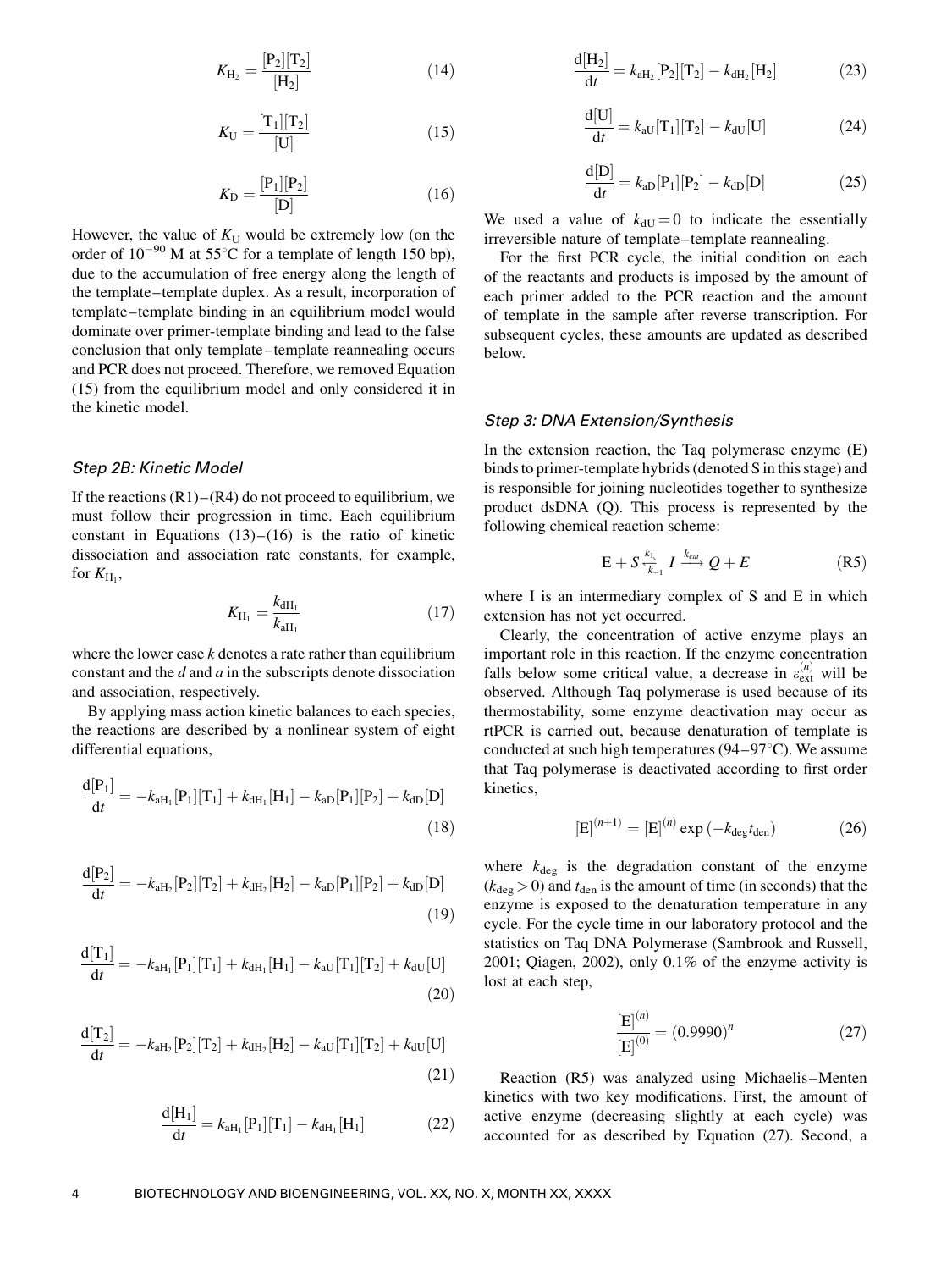time-dependent version of the Michaelis–Menten formalism was used to account for the fact that, in PCR, the substrate is in lower concentration than the enzyme. The substrate concentration is thus described by,

$$
-\frac{d[S]}{dt} = v_0 = \frac{V_{\text{max}}[S]}{K_m + [S]}
$$
 (28)

where  $V_{\text{max}} = k_{\text{cat}} [E]^{(n)}$ ,  $K_m = \frac{k_{-1} + k_{\text{cat}}}{k_1}$ , and the substrate concentration [S] includes both primer-template hybrids  $(H_1$  and  $H_2$ ). That is,

$$
[S]_T^{(n)} = [H_1]^{(n)} + [H_2]^{(n)} \tag{29}
$$

The solution to the differential Equation (28) is,

$$
\ln\left( \left[ S \right]_{T} / [S] \right) + \frac{[S] - [S]_{T}}{K_m} = \frac{V_{\text{max}} t}{K_m}.
$$
 (30)

The root of this implicit expression for [S] on  $\{0, [S]_T\}$  was found numerically in Maple.

## Model Implementation and Calculation of Efficiencies

The efficiency of the *n*th annealing stage  $(\varepsilon_{ann}^{(n)})$  was calculated by comparing the amount of hybrids after the nth annealing stage to the total amount of template present throughout the nth annealing stage,

$$
\varepsilon_{\rm ann}^{(n)} = \frac{[\mathbf{H}_1]^{(n)} + [\mathbf{H}_2]^{(n)}}{[\mathbf{T}_1]_T^{(n)} + [\mathbf{T}_2]_T^{(n)}}
$$
(31)

where  $[H_1]^{(n)}$  and  $[H_2]^{(n)}$  were calculated by solving the governing thermodynamic (Eqs. 9–16) or kinetic (Eqs. 18–25) relations. Although Equations  $(9)$ – $(16)$  can be solved analytically, the resulting expression is very complex, leading to significant numerical error accumulation in its evaluation. For this reason, it proved more useful to solve the system of equations numerically for  $[H_1]$  and  $[H_2]$ ; this was done using Maple. In order to solve the system of kinetic (differential) equations, Maple's ''dsolve'' function, which uses the Fehlberg fourth-fifth order Runge–Kutta method with degree four interpolant, was employed.

The efficiency of DNA extension at cycle *n*,  $\varepsilon_{ext}^{(n)}$ , was calculated by computing the fraction of substrate converted during the extension phase of the cycle,

$$
\varepsilon_{\text{ext}}^{(n)} = \frac{[\mathbf{S}]_{\text{T}}^{(n)} - [\mathbf{S}]_{t_{\text{ext}}}^{(n)}}{[\mathbf{S}]_{\text{T}}^{(n)}}.
$$
\n(32)

Given the efficiencies of annealing and extension, and assuming that denaturation is perfectly efficient, the overall efficiency for cycle  $n$  is simply,

$$
\varepsilon_{\text{PCR}}^{(n)} = \varepsilon_{\text{ann}}^{(n)} \varepsilon_{\text{ext}}^{(n)}.
$$
 (33)

After finding the solution of the model equations at a particular cycle n, the values of primer and template concentrations are updated before proceeding to cycle  $n+1$ . The concentration of each primer at cycle  $n+1$  is determined by the total concentration at cycle  $n$ , minus the primer incorporated into new templates at cycle  $n$ ,

$$
[\mathbf{P}_1]_{\mathbf{T}}^{(n+1)} = [\mathbf{P}_1]_{\mathbf{T}}^{(n)} - \varepsilon_{\text{ext}}^{(n)}[\mathbf{H}_1]^{(n)} \tag{34}
$$

$$
[\mathbf{P}_2]_T^{(n+1)} = [\mathbf{P}_2]_T^{(n)} - \varepsilon_{\text{ext}}^{(n)}[\mathbf{H}_2]^{(n)} \tag{35}
$$

where  $\varepsilon_{ext}^{(n)}$  is the efficiency of the *n*th DNA extension process. Observe that primer-dimers are not subtracted off, as they are dissociated after the denaturing stage of PCR (right before the annealing stage at cycle  $n+1$ )—resulting in no net loss of primers. The template concentrations are updated as,

$$
[\mathrm{T}_{1}]_{\mathrm{T}}^{(n+1)} = [\mathrm{T}_{1}]_{\mathrm{T}}^{(n)} + \varepsilon_{\mathrm{ext}}^{(n)}[\mathrm{H}_{2}]^{(n)} \tag{36}
$$

$$
[T_2]_T^{(n+1)} = [T_2]_T^{(n)} + \varepsilon_{\text{ext}}^{(n)} [H_1]^{(n)}.
$$
 (37)

Note that the concentration of  $T_1$  is increased by the amount of  $H_2$  (and not  $H_1$ ), because extending an  $H_2$  hybrid results in the net gain of a  $T_1$  but no net gain of a  $T_2$ .

Finally, we assume that exposure to the denaturing temperature for 5 s denatures all primer-template hybrids, primer-dimers and template hybrids. Therefore, for each cycle n,

$$
[\mathrm{H}_{1}]_{\mathrm{T}}^{(n)} = [\mathrm{H}_{2}]_{\mathrm{T}}^{(n)} = [\mathrm{U}]_{\mathrm{T}}^{(n)} = [\mathrm{D}]_{\mathrm{T}}^{(n)} = 0. \tag{38}
$$

#### Parameter Determination

Table I gives a complete listing of all parameters and values used in the model. These are taken from standard laboratory protocols and, for thermodynamic and kinetic parameters, values estimated for the 18S cDNA system (Roth, 2002).  $[P_1]_T^{(1)}$  and  $[P_2]_T^{(1)}$  are simply the initial concentration of primers put into the rtPCR system. The values of  $[T_1]_T^{(1)}$  and  $[T_2]_T^{(1)}$  represent the expected range of starting template concentrations, which may vary considerably in samples analyzed by rtPCR. The equilibrium constants  $(K_{\mathrm{H}_1}, K_{\mathrm{H}_2},$  $K_U, K_D$ ) were computed for 18S primers based on nearestneighbor thermodynamics (Tinoco et al., 2001). Since  $K_U$ was negligibly small, the template–template reaction was eliminated in the equilibrium formulation. The values of the association rate constants  $(k<sub>aH<sub>1</sub></sub>, k<sub>aH<sub>2</sub></sub>, k<sub>aU</sub>, k<sub>aD</sub>)$  were based on the experimental literature for nucleic-acid association (Plum et al., 1999), and the values of the dissociation rate constants ( $k_{dH_1}$ ,  $k_{dH_2}$ ,  $k_{dU}$ ,  $k_{dD}$ ) were determined by the relationship between the equilibrium constant of the reaction,  $K_{eq}$ , and the association rate constant,  $k_a$  (Eq. (17)).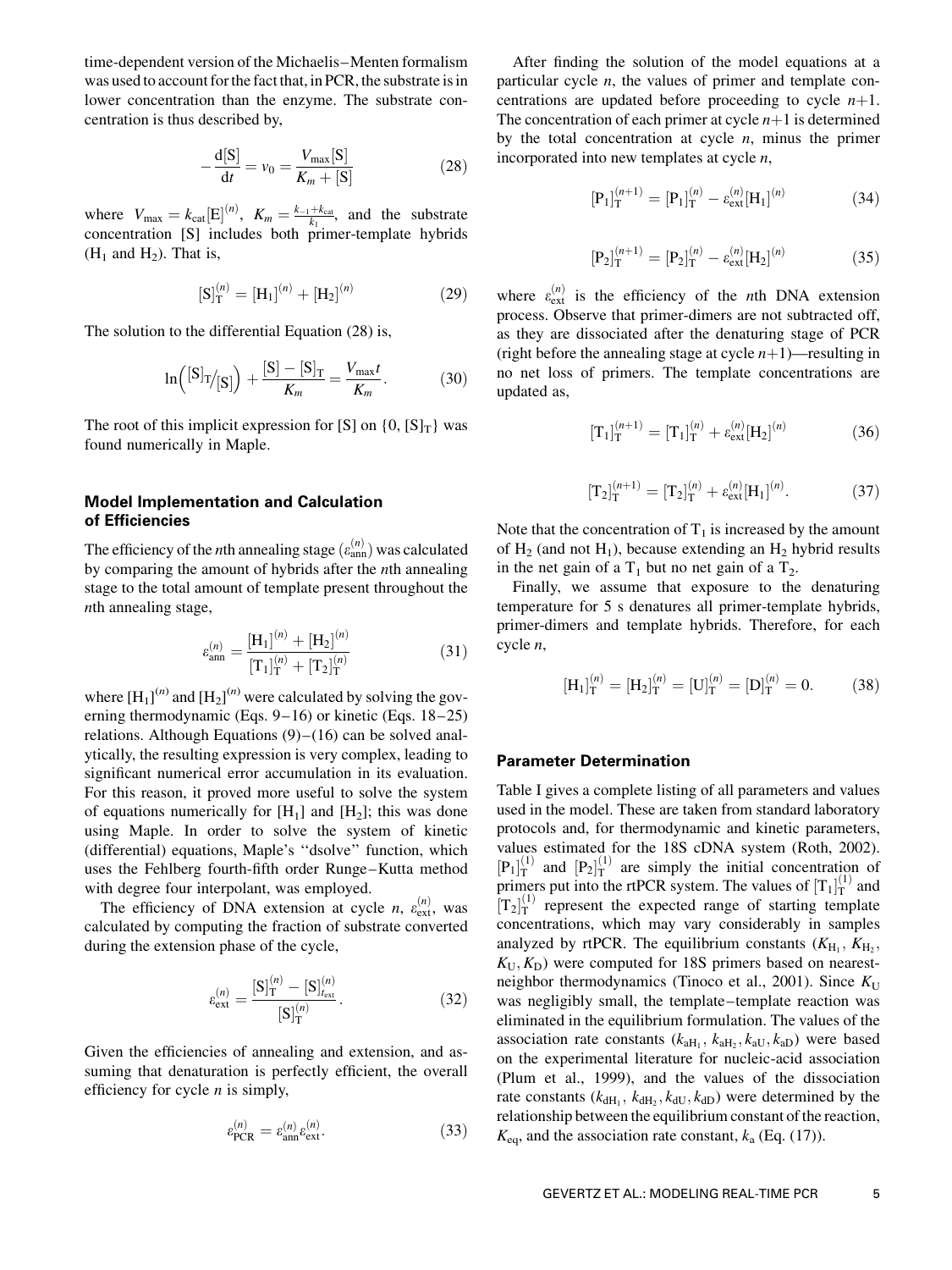Table I. Parameter values.

| Parameter           | Values(s)                                       | Source                               |
|---------------------|-------------------------------------------------|--------------------------------------|
| $[P_1]_T^{(1)}$     | $10^{-6}$ M                                     | PCR protocol                         |
| $[P_2]_T^{(1)}$     | $10^{-6}$ M                                     | PCR protocol                         |
| $[T_1]_T^{(1)}$     | $10^{-14} M \leq [T_1]_T^{(1)} \leq 10^{-10} M$ | Estimated based on practice          |
| $[T_2]_T^{(1)}$     | $10^{-14} M \leq [T_2]_T^{(1)} \leq 10^{-10} M$ | Estimated based on practice          |
| $K_{\rm H_1}$       | $5.5531 \times 10^{-13}$ M                      | Calculated <sup>a</sup>              |
| $K_{\rm H_2}$       | $8.1493 \times 10^{-11}$ M                      | Calculated <sup>a</sup>              |
| $K_{\mathrm{U}}$    | $\approx 0$                                     | Calculated <sup>a</sup>              |
| $K_{\rm D}$         | $10^{-2}$ M                                     | Calculated <sup><math>a</math></sup> |
| $k_{\text{aH}_{1}}$ | $10^6 \,\mathrm{M}^{-1} \,\mathrm{s}^{-1}$      | Plum et al. (1999)                   |
| $k_{\text{aH}_2}$   | $10^6 \,\mathrm{M}^{-1} \,\mathrm{s}^{-1}$      | Plum et al. (1999)                   |
| $k_{\mathrm{aU}}$   | $10^6 \,\mathrm{M}^{-1} \,\mathrm{s}^{-1}$      | Plum et al. (1999)                   |
| $k_{aD}$            | $10^6 \,\mathrm{M}^{-1} \,\mathrm{s}^{-1}$      | Plum et al. (1999)                   |
| $k_{\text{dH}_1}$   | $5.5531 \times 10^{-7}$ s <sup>-1</sup>         | Plum et al. (1999)                   |
| $k_{\text{dH}_2}$   | $8.1493 \times 10^{-5}$ s <sup>-1</sup>         | Plum et al. (1999)                   |
| $k_{\text{dU}}$     | $\approx 0$                                     | Plum et al. (1999)                   |
| $k_{\text{dD}}$     | $10^4 \,\mathrm{M}^{-1} \,\mathrm{s}^{-1}$      | Plum et al. (1999)                   |
| $K_m$               | $1.5 \times 10^{-9}$ M                          | Sambrook and Russell                 |
|                     |                                                 | (2001)                               |
| $k_{\rm cat}$       | $0.17 \text{ M}^{-1} \text{ s}^{-1}$            | Qiagen (2002)                        |
| $k_{\text{deg}}$    | $1.9 \times 10^{-4}$ s <sup>-1</sup>            | Sambrook and Russell                 |
|                     |                                                 | (2001)                               |
| $t_{\rm den}$       | 5s                                              | PCR protocol                         |
| $t_{\rm ext}$       | 15s                                             | PCR protocol                         |

a Using nearest-neighbor thermodynamics (Tinoco et al., 2001) and the sequence for 18S (Jayaraman et al., 2000).

## RESULTS

## Relating DNA Levels and Fluorescence Levels

Most rtPCR analysis methods assume that the efficiency of PCR is constant with respect to cycle number over the range of cycle numbers used for quantitation. Under this assumption, the ratio  $\frac{F_n}{F_{n-1}}$  should be constant for a reasonable number of cycles n. An analysis of the data, using Equation (6), from a series of rtPCR measurements using 18S cDNA as the template, shows that  $\frac{F_n}{F_{n-1}}$  is *not* constant for each cycle *n* (Fig. 2). For each starting concentration in this dilution series, the log(Fluorescence) versus cycle number data (Fig. 2a) appears visually to be linear over a range of about eight cycles. In calculating the efficiencies, we see rather that at early cycle numbers, the efficiency is close to 100% but noisy because of the relatively low signals. Then, after only a few more  $(\sim 3)$  cycles, the efficiency decreases rapidly until it reaches zero. This behavior is not unique to the experimental system used (rat 18S cDNA), as it has been observed by others (Peirson et al., 2003) and for other genes studied in our own laboratory (results not shown). Decreasing the initial template concentration causes a shift in both the fluorescence and the efficiency plots towards higher cycle numbers, with both sets of curves varying in roughly parallel fashion over most cycle numbers. It should also be noted that the shift in the starting cycle of each plot is a result of differentiating meaningful fluorescence levels (actual target DNA) from background noise. For smaller starting template concentrations, the fluorescence levels remain below the sensitivity limit for a larger number of cycles. As a result, the plots for



Figure 2. Experimental plots of rtPCR efficiency versus cycle number: (a) background corrected fluorescence values, (b) cycle-dependent efficiencies calculated directly from fluorescence data. Experimental data was generated for a dilution series of rat 18S cDNA relative to a stock concentration, which is indicated as  $C^* = 1$ .

lower initial template concentrations begin at higher cycle numbers. The difficulty in differentiating meaningful fluorescence levels from background noise is also responsible for the greater variability in efficiency at early cycles.

## Efficiency Model

## Equilibrium Model of Annealing With Kinetic Model of Extension

The PCR model with annealing reaching equilibrium was solved for a range of initial template concentrations (Fig. 3).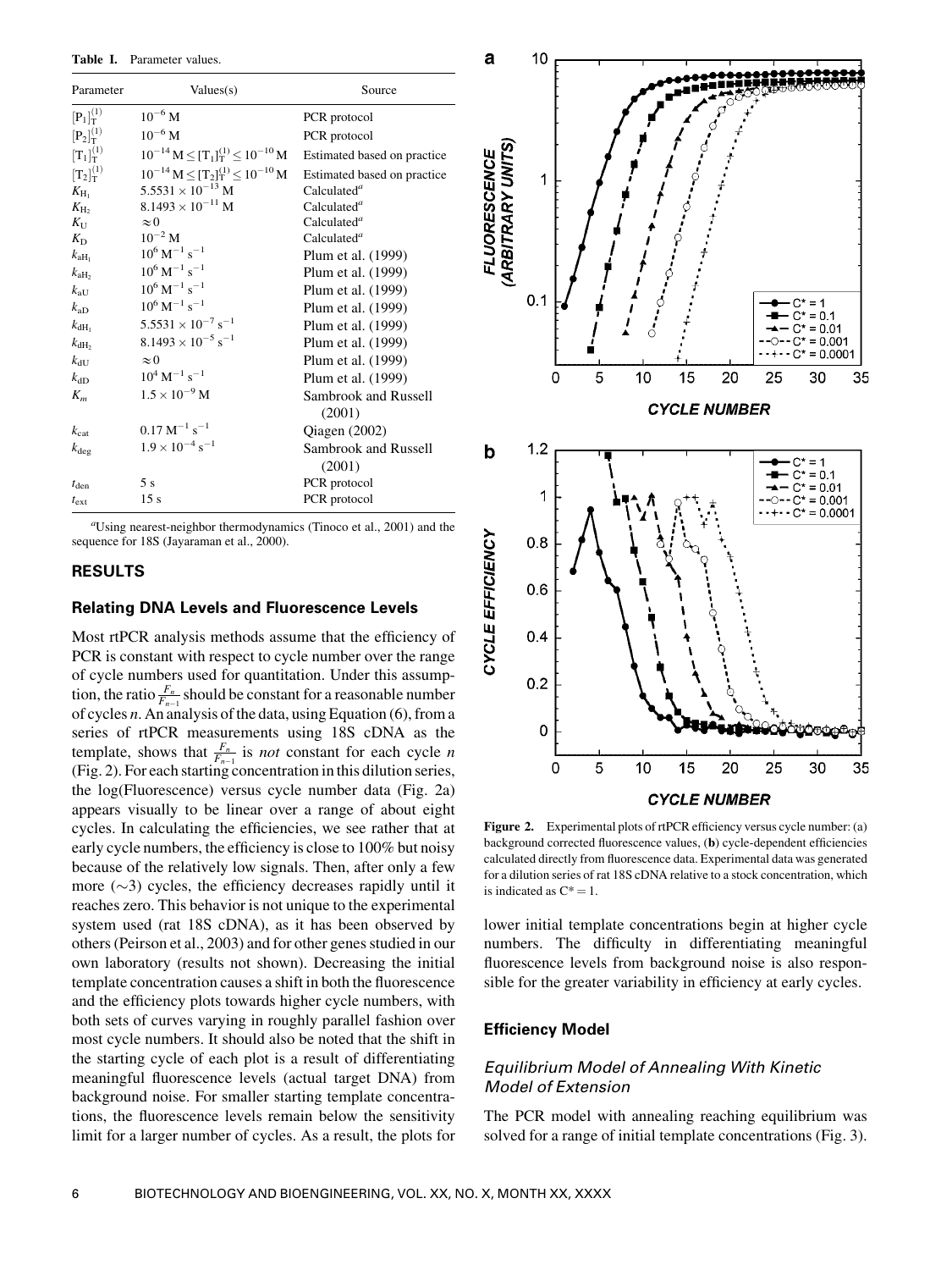

Figure 3. Simulation results of rtPCR over 35 cycles using the equilibrium annealing model and the parameters in Table I: (a) product concentration values, (b) cycle-dependent efficiencies from rtPCR simulations at varying concentration values.

In each case, the efficiency of PCR begins at 100%, and decreases dramatically after a certain number of cycles. The cycle at which efficiency drops off varied with starting template concentration, in the manner observed experimentally (cf. Fig. 2). Although the basic behavior of these simulated plots is similar to that of the experimental plots (efficiency begins at 100% and eventually decreases to 0), the rate of efficiency decrease predicted by the equilibrium model is significantly more abrupt than observed experimentally. In the equilibrium model, template–template reannealing could not be included, and this omission may belie the abruptness of the efficiency transition in this case.

## Kinetic Model of Annealing and Extension

Because of the relatively short cycle time, it is possible that the reactions in the annealing step of rtPCR are kinetically limited. Furthermore, template–template reannealing is likely an important factor affecting PCR efficiency. To explore these factors, we developed a mass action kinetic model of the same annealing process (Eqs. 18–25). Using the PCR model with kinetic annealing, the efficiency of PCR remains at 100% for several cycles, and then decreases sharply. However, the rate of decrease is more gradual than that predicted for the thermodynamic annealing step (Fig. 4). Indeed, the pattern of efficiency versus cycle number for the



Figure 4. Simulation results of rtPCR over 35 cycles using the kinetic annealing model and the parameters in Table I: (a) product concentration values, (b) cycle-dependent efficiencies from rtPCR simulations at varying concentration values.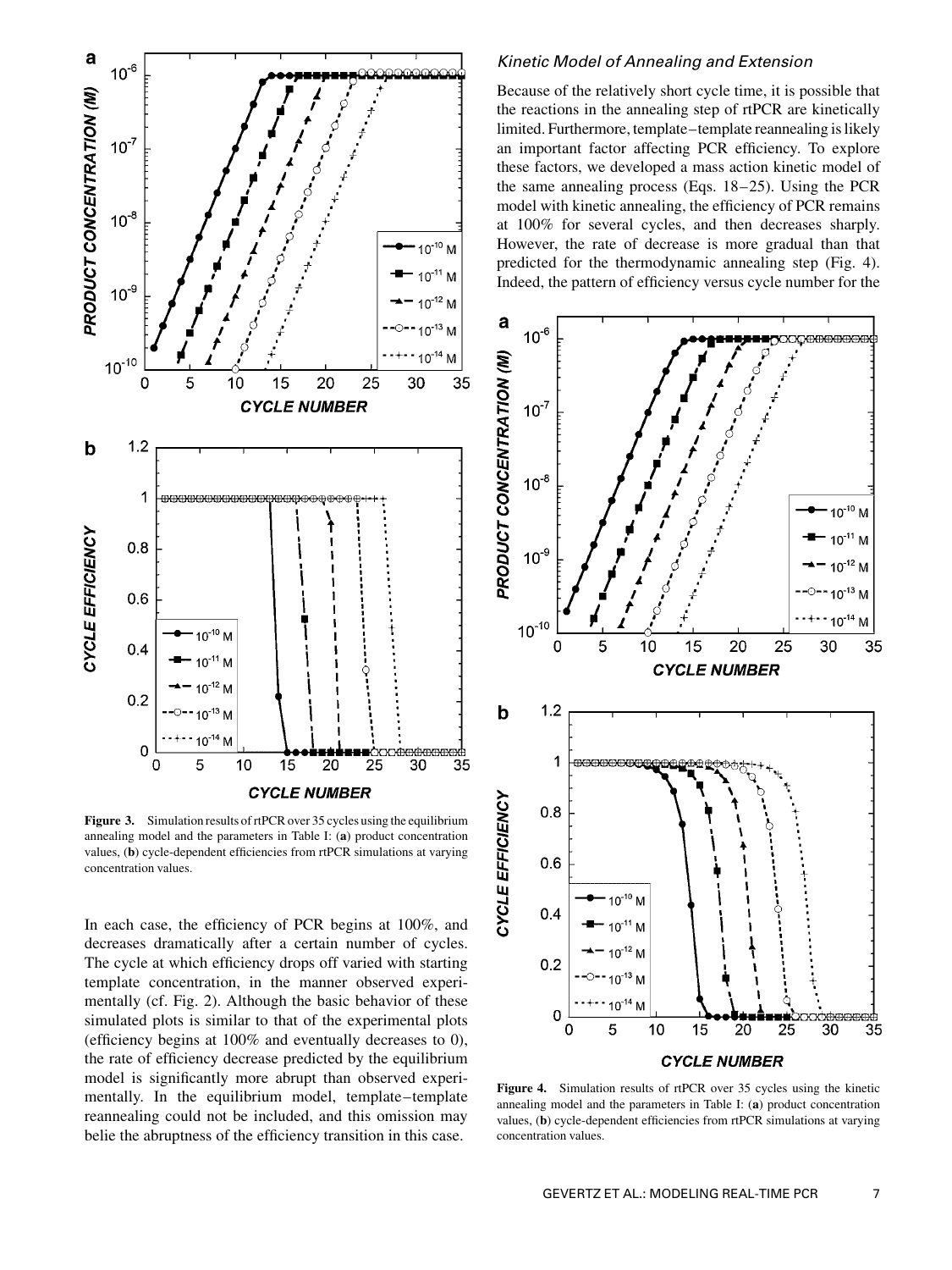kinetic model is closer to that observed experimentally than for the thermodynamics model (cf. Fig. 2). Again, as initial template concentration decreases, the pattern of efficiency versus cycle does not change; rather, each plot is further shifted to the right.

Given the very minor decrease in enzymatic activity with cycle number predicted by the enzyme specifications (Eq. 27), we expect that the decrease in PCR efficiency is due either to the depletion of materials (i.e., primers) in the annealing step or to competition of the primer-template annealing reaction with other reactions, most notably template–template reannealing. Plotting the concentrations of the primer and template–template hybrids concurrently with the efficiency provides some insight into this question (Fig. 5). We find that the efficiency is high while the concentration of primer is much greater than that of the template. Template–template reannealing increases as the square of the template concentration, and, as template concentration approaches that of primer, not enough primer remains to anneal with it. As a result, the efficiency drops, first gradually when the template is within  $1-2$  orders of magnitude of the primer concentration, then dramatically as the template and primer concentrations are of the same order of magnitude. Product reannealing competitively inhibits primer-template annealing, but this effect lags the primer depletion effect and does not appear to be the primary cause of efficiency loss.

Because the model has a large number of parameters, it is important to consider the effect of their variation on the model predictions. In fact, within the physically realistic range, the particular values had almost no effect on the model predictions. A few examples of parameter variations are shown in Figure 6. For each of the changes tested (hybrid



Figure 5. Relationship of efficiency changes to accumulation of product and to disappearance of primers. For the base case parameter values, the efficiency begins to decrease significantly when the product concentration reaches a level on the order of that of the primer concentration. Concentrations of T1–T2 hybrids formed during the annealing step are also shown.



Figure 6. Parametric variation. Several of the model parameters were varied in order to elucidate their effect on model predictions. An increase in association rate reflects changes in each of the hybridization rates  ${k<sub>aH<sub>1</sub>}</sub>$ ,  $k<sub>aH<sub>2</sub>}</sub>$ ,  $k<sub>aU</sub>$ ,  $k<sub>aD</sub>$  from  $10<sup>6</sup> - 10<sup>7</sup>/\text{Ms}$ . An increase in hybrid dissociation rate reflects a change in  $k_{d1}$  from  $5.55 \times 10^{-7} - 5.55 \times 10^{-6}$ /Ms. An increase in primer-dimer stability reflects a change in  $k_{dD}$  from  $10^4 - 10^2/M$ . An increase in primer concentration was made from  $10^{-6} - 10^{-4}$  M. All the curves except the increase in primer concentration are indistinguishable.

association rates, primer-template dissociation rate, and primer-dimer stability), the new efficiency versus cycle number behavior is indistinguishable from the base case. Thus, it appears that the efficiency is governed primarily by the experimental variables of template concentration and primer concentration, which can be controlled by the practitioner, with a weak dependence on the exact value of the kinetic constants within the experimentally accessible range. Increasing the primer concentration 100-fold resulted in a shift of 6–7 cycles in the onset of efficiency decrease, consistent with the notion that primer concentration, independently or relative to template concentration, is a significant factor controlling the PCR efficiency (Fig. 6).

## **DISCUSSION**

Real-time PCR has gained increasingly widespread use in the past few years as a technique to quantify the levels of specific transcripts in a pool of RNA extracted from cells or tissues. The exponential amplification inherent in the PCR reaction confers sensitivity to the assay, and the ''real-time'' data acquisition lends itself to automated data analysis, from which quantitative values are obtained. For these reasons, rtPCR has become the method of choice for validating the most significant findings in DNA microarray experiments, and it is used alone for more focused investigations of gene expression in a variety of biological systems. Given the emergence of rtPCR as a major biological analysis technique, a careful examination of the factors influencing its efficiency is important for understanding its power and its limitations.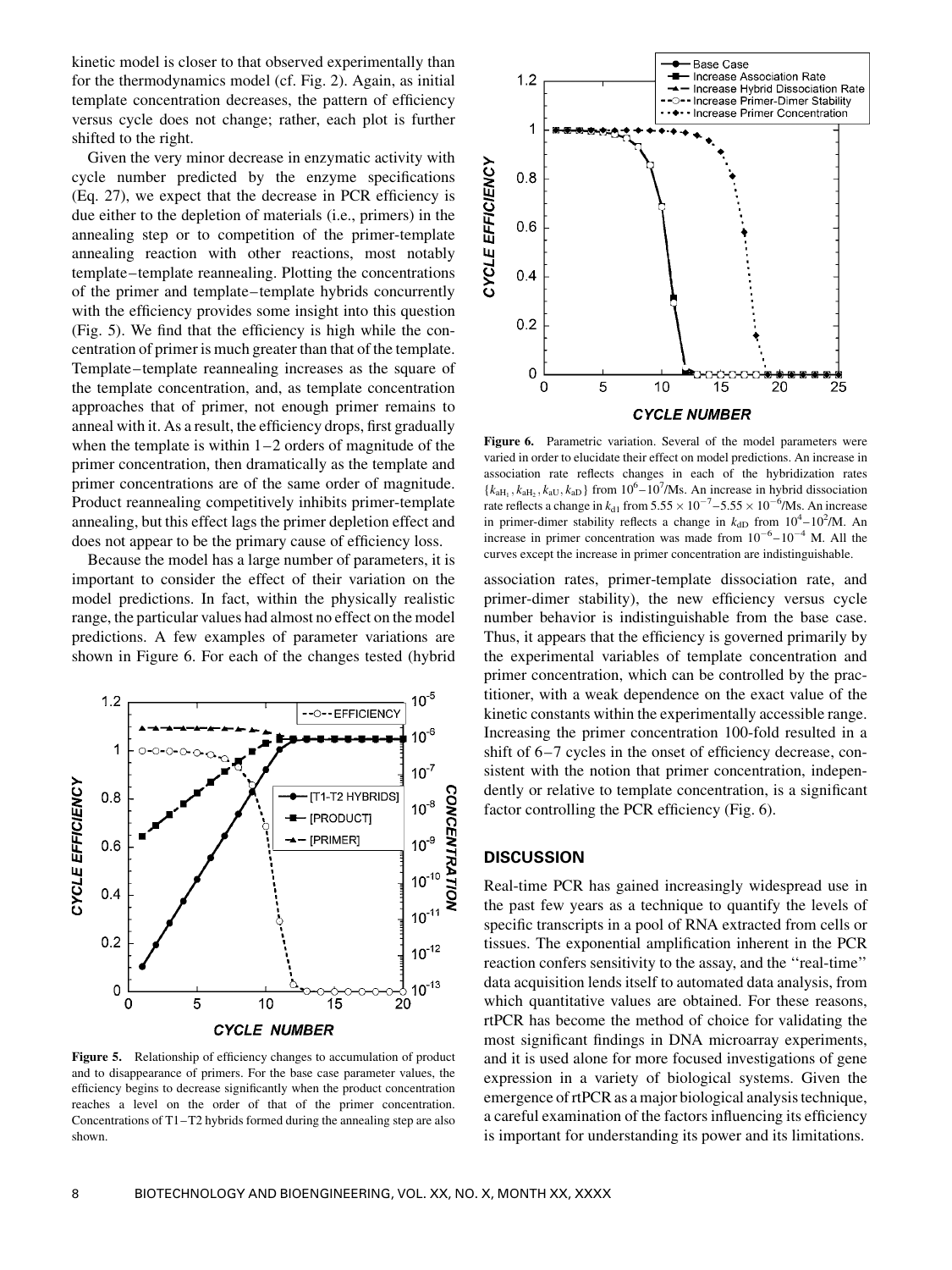The quantitation of absolute or relative mRNA levels from rtPCR data is a subject that has received considerable attention in recent years. The variation in threshold cycle number with concentration in dilution series can be used to fit an efficiency that can be considered an average value across all the runs in the series and all cycles within that run. As run-to-run variation in efficiency has been demonstrated to occur (Ramakers et al., 2003), an alternative approach is to obtain a run-specific efficiency from a select group of data points where the amplification appears to be exponential, using Equation (5). The message of Figure 2, however, is that it can be difficult to identify a range of cycle numbers where there is sufficient signal to noise, yet constant efficiency, within an individual PCR run. The determination of such a range using statistical methods can improve this approach (Tichopad et al., 2003), but it is clearly desirable to either optimize the PCR reaction conditions to extend the range of usable cycles or incorporate variation of cycle efficiency into the data analysis. This decrease in efficiency does not appear to be the result of instrument settings or an inner filter effect related to fluorophore concentration, given the very high dilution of  $SYBR^{\circledR}$  dyes used for quantitation and the small path length  $(\sim 1 \text{ cm})$  of the rt-PCR capillaries. Absent an unequivocal explanation, we developed a mathematical model to aid in our interpretation of these results.

A decrease in cycle efficiency, particularly at high-cycle numbers, has been discussed and modeled previously in the context of conventional PCR. Previous models focused mainly on the decrease in enzyme activity with repeated exposure to high temperatures in the denaturation step (Hsu et al., 1997) and on the saturation of enzyme activity with high levels of substrate (primer-template hybrids) (Schnell and Mendoza, 1997). Additional factors implicated in the saturation of PCR product formation include primerdimer formation, the competitive binding of DNA polymerase to its amplification products, and depletion of NTPs (Halford et al., 1999; Kainz, 2000). Among these, the potential for primer-dimer formation is certainly an important consideration in primer design, but it is not likely to be a factor in the cycle-dependent efficiency behavior, since the amount of primer actually decreases with increasing cycle number. Nonetheless, primer-dimer formation is included in our model. We also incorporated explicitly the cycle dependence of enzyme activity into our simulations and found that it contributed negligibly to efficiency decline. This is not inconsistent with the strong role for enzyme deactivation implied in previous studies (Hsu et al., 1997), as enzymes of greater thermostability are available currently, and the rapid cycling in a rtPCR protocol further minimizes this effect as compared to conventional PCR. The depletion of dNTPs could, in principle, affect PCR either if they are stoichiometrically limiting, or if they are low enough to be incorporated inefficiently by the Taq polymerase enzyme. However, neither of these mechanisms seems to be a significant factor, since the starting concentration (e.g.,  $400 \mu M$ for each dNTP (Qiagen, 2002)) exceeds that consumed over the entire course of a PCR run, which starts with  $1 \mu M$  of primers. Furthermore, the Michaelis constant of the Taq polymerase for dNTPs is  $\sim$ 10  $\mu$ M, which is much less than the concentration of dNTPs.

Since other mechanisms cited do not seem to play a major role in explaining the efficiency behavior that is commonly observed in rtPCR, we focused our attention on the competitive binding events occurring during the annealing phase. At the temperatures typically employed for annealing  $(55-60^{\circ}C)$ , both primer-dimer formation and templatetemplate reannealing may compete with primer-template annealing. Thermodynamically, template–template reannealing is always favored, since the greater length of duplex formation between complementary templates results in much higher affinity than for primer-template hybrid formation. However, at the early stages of PCR, the primer concentration is many orders of magnitude greater than that of the template, and so template–template reannealing is minimal, and 100% efficiency can be achieved. We found that as the template concentration rose towithin 1–2 orders of magnitude of the primer concentration, primer-template annealing was no longer so strongly favored by mass action and decreased substantially. The use of an equilibrium annealing step was based on the annealing time of an rtPCR cycle (e.g., 20 s) being considerably greater than the relaxation time,  $\tau$ , for bimolecular association of primer and template,

$$
\tau = \frac{1}{k_{\text{dH}_1} + k_{\text{aH}_1}([P_1]_{\text{eq}} + [T_1]_{\text{eq}})}
$$
(39)

where the subscript eq denotes equilibrium values. The value of the relaxation time is  $\sim$ 1 s. Using this approach, model simulations correctly predict the effect of starting template concentration on fluorescence intensity curves and the decline in PCR efficiency induced at higher cycle numbers (Fig. 3). However, the decline in efficiency predicted using the equilibrium-annealing model was in fact more precipitous than observed in experimental data.

As a result, we found that we needed to incorporate the competitive annealing events in a kinetic reaction framework. A key element of the kinetic model is the ability to include template–template reannealing as an irreversible reaction. Using the kinetic model, we found an earlier and more gradual decline in efficiency with cycle number, more closely resembling the behavior observed experimentally. Even with the molecular events in the annealing stage handled kinetically, our model somewhat over-predicts the rate of efficiency decline. Several factors not accounted for explicitly in the model may be responsible for this over-prediction. These include stabilization of the primer-template duplex by polymerase binding, the possibility of forming nonspecific primer-enzyme complexes, minor depletion effects due to the dNTP concentration, or interference from the DNA-binding dyes used for real-time detection (Roth, 2002).

Probe design is a critical factor in the success of an rtPCR experiment. Different probes would be reflected in the model in various ways. The values of the dissociation rate constants were estimated using equilibrium constants computed via